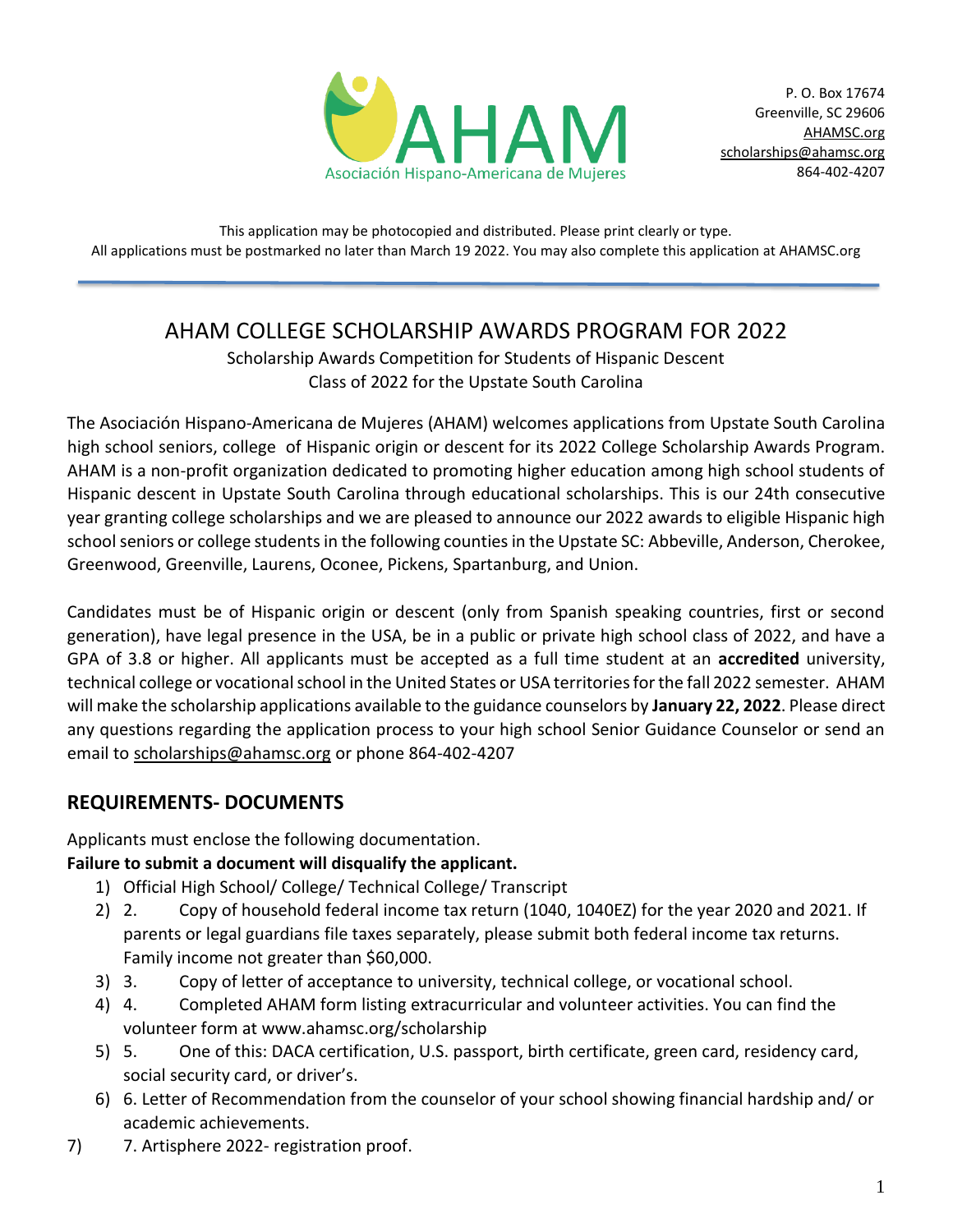## **APPLICATION PROCESS**

**If you choose to complete this application on paper and mail it, the completed packet must be postmarked by Saturday, March 19, 2022**. AHAM makes no exceptions to this rule.

Mail application packet to: AHAM Attn: Scholarship Committee P.O. Box 17674 Greenville, SC 29606

If you choose to apply *online* [\(ahamsc.org\)](http://../AppData/Local/Packages/microsoft.windowscommunicationsapps_8wekyb3d8bbwe/LocalState/Files/S0/548/ahamsc.org), you have until Saturday, March 19 at 11:59PM.

## **SELECTION PROCESS**

Scholarship award winners will be evaluated and selected based on four categories: financial need, academic performance, quality of the essay, and interview. Finalists will be interviewed about their ideals, Hispanic heritage, community service, career goals, etc. on a yet-to-be determined date towards the end of April. The place and time for the interviews will be announced and interviews will be held for those who qualify.

The Scholarship Awards Ceremony will be held on **May 2022 date and time will be announced directly to the winners** and will be open to the public. The local media will be notified. No later than June 30, 2022, AHAM will mail the scholarship funds directly to the financial aid office of the college that the student will attend in the fall of 2022 to use towards tuition and books only.

If you have any questions, please do not hesitate to send an email to [scholarships@ahamsc.org](mailto:scholarships@ahamsc.org) or call 864-402-4207

Thank you and best wishes,

Patricia Vivas Mayiber Ouintana President AHAM 2022 Chair, AHAM Scholarship Committee [president@ahamsc.org](mailto:president@ahamsc.org) [scholarships@ahamsc.org](mailto:scholarships@ahamsc.org)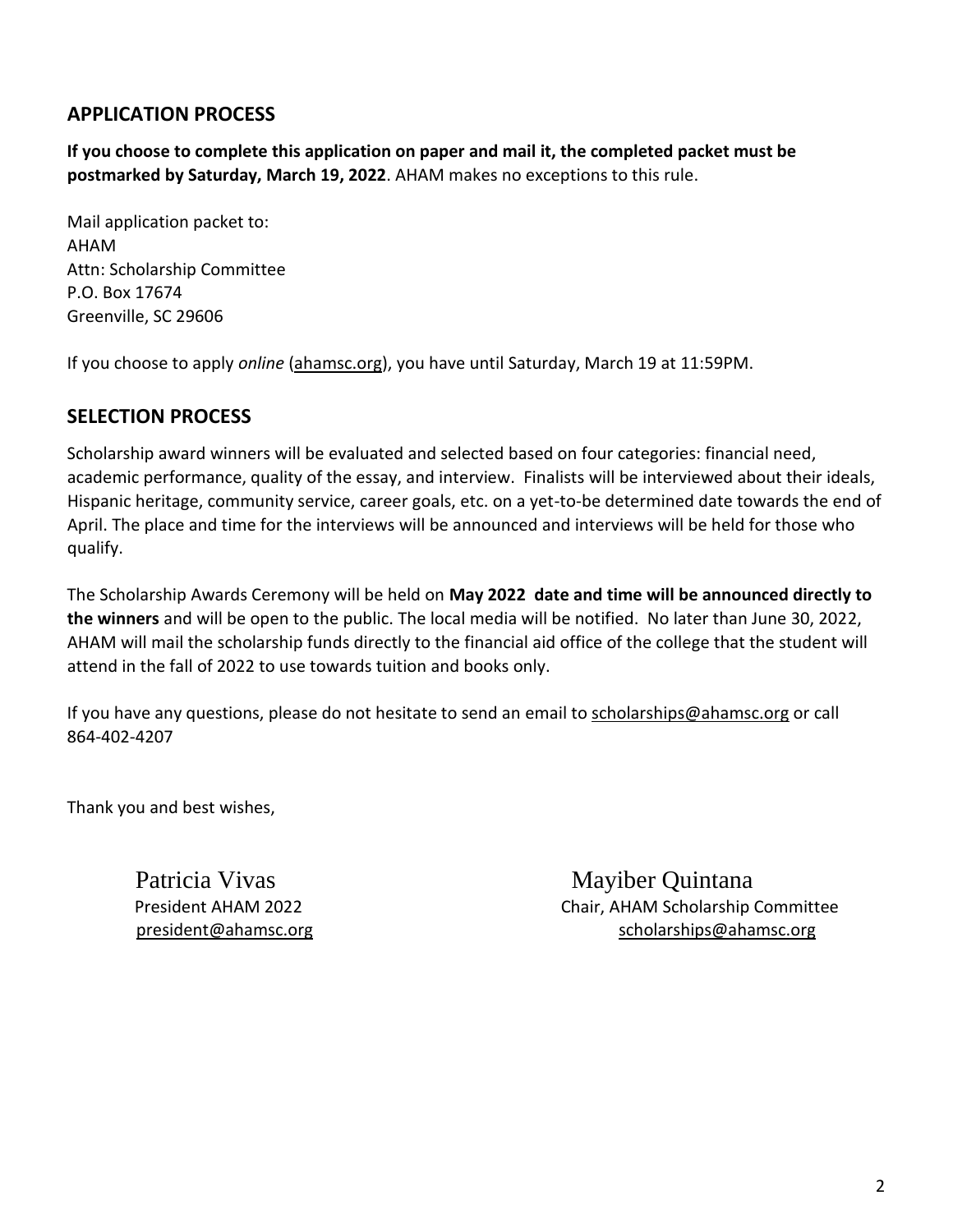

## 2022 SCHOLARSHIP APPLICATION

This application may be photocopied and distributed.

All applications must be postmarked no later than March 12, 2022. You may also complete this application at AHAMSC.org.

#### **APPLICATION MUST BE CLEAR AND LEGIBLE**

#### **PERSONAL INFORMATION**

| Complete Name (First Name, Last Name)                                                                                      |  |  |  |  |  |
|----------------------------------------------------------------------------------------------------------------------------|--|--|--|--|--|
| Date of birth                                                                                                              |  |  |  |  |  |
|                                                                                                                            |  |  |  |  |  |
|                                                                                                                            |  |  |  |  |  |
|                                                                                                                            |  |  |  |  |  |
|                                                                                                                            |  |  |  |  |  |
|                                                                                                                            |  |  |  |  |  |
|                                                                                                                            |  |  |  |  |  |
| Do you have a criminal record or have you ever been convicted of drug possession?                                          |  |  |  |  |  |
|                                                                                                                            |  |  |  |  |  |
| Guardian(s) Full Name(s) Guardian's Phone Number(s) [19] [2012] [2013] Guardian(s) Full Name(s) Guardian's Phone Number(s) |  |  |  |  |  |
|                                                                                                                            |  |  |  |  |  |
|                                                                                                                            |  |  |  |  |  |
|                                                                                                                            |  |  |  |  |  |
| Who is the household head in your family?                                                                                  |  |  |  |  |  |
| Number your family members in your household                                                                               |  |  |  |  |  |
| Which is the highest Parents' education level?                                                                             |  |  |  |  |  |

#### **ACADEMIC INFORMATION**

Name and address of the high school from which you will graduate/ school

 $distlict$ GPA - SAT \_\_\_\_\_\_\_\_\_\_\_\_\_\_\_\_\_\_\_\_\_\_\_\_\_\_\_\_\_\_\_\_\_\_\_\_\_\_\_\_\_\_\_\_\_\_\_\_\_\_\_\_\_\_\_\_\_\_\_\_\_\_\_\_\_\_\_\_\_\_\_\_\_\_\_\_\_\_\_\_ What country (or countries) of Hispanic Heritage do you represent? Name and address of the university you plan to attend this upcoming fall semester\_\_\_\_\_\_\_\_\_\_\_\_\_\_\_\_\_\_\_\_\_\_\_\_\_\_\_\_\_ What will be your major area of study List any extra hours of volunteering different from the ones you mentioned in the AHAM Volunteer form (if applicable)\_\_\_\_\_\_\_\_\_\_\_\_\_\_\_\_\_\_\_\_\_\_\_\_\_\_\_\_\_\_\_\_\_\_\_\_\_\_\_\_\_\_\_\_\_\_\_\_\_\_\_\_\_\_\_\_\_\_\_\_\_\_\_\_\_\_\_\_\_\_\_\_\_\_\_\_\_\_\_ Do you and any member of your family agree to volunteer during the year in all the activities that AHAM will have as a way to support our organization? Have you been awarded other scholarship(s)? If your financial situation changes after submitting your application, you are required to notify us.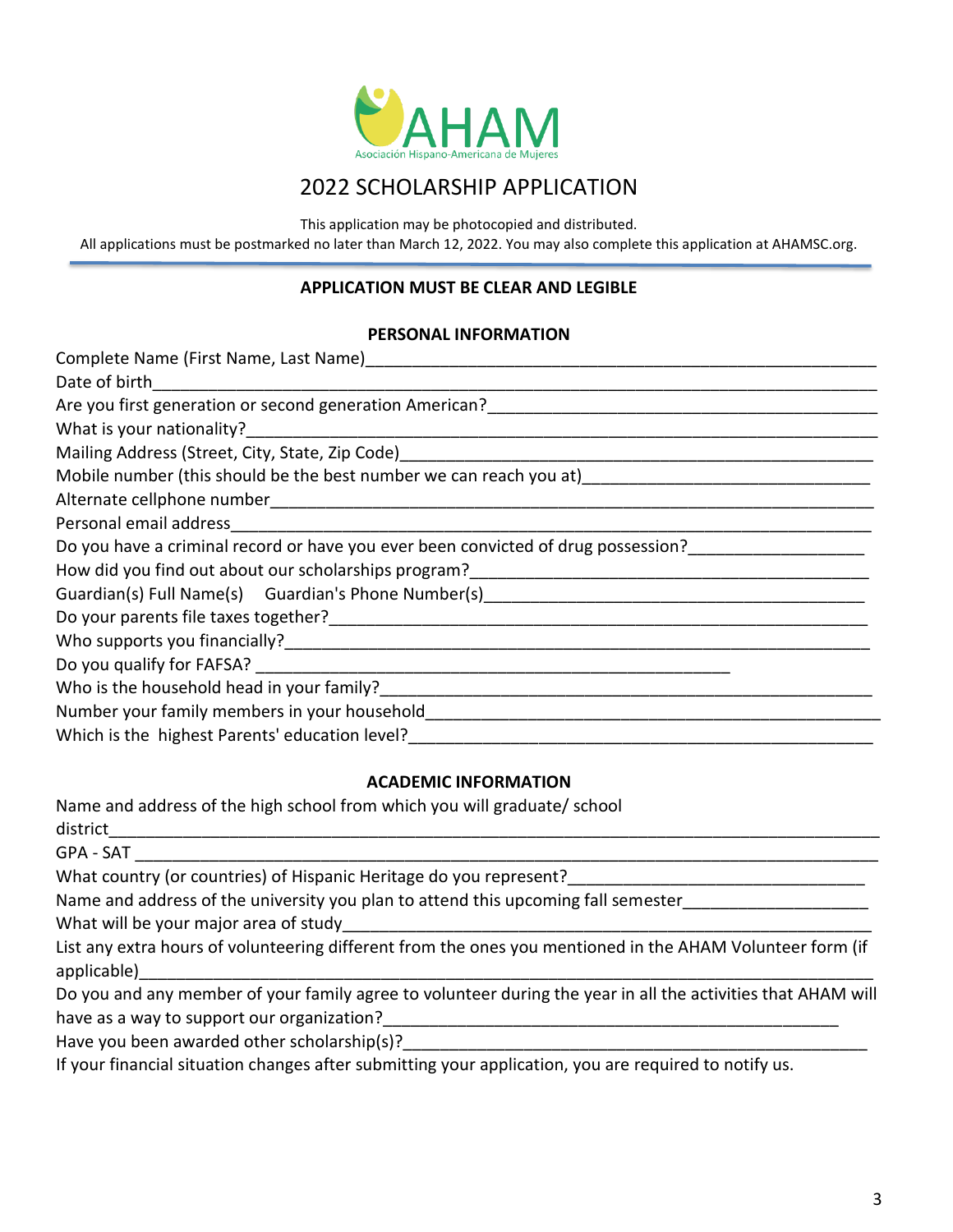#### **DOCUMENTATION**

ESSAY Describe your career goals, how you feel about your Hispanic heritage, and ways in which you would like to volunteer and give back to the community.

If I am a finalist and/or a scholarship recipient, I understand that my name and picture will be used for publicity purposes without any compensation due to me or my family by AHAM or its members.

By mailing this application, I agree to volunteer a minimum of ten (10) hours with AHAM during any of its 2022 fundraising events. I will contact fundraising@ahamsc.org or call (864) 402-4207 for more information.

By signing below, my family and/or I waive and/or hold AHAM, its members, and/or sponsors harmless of any incident and/or accident, which may happen during my time as AHAM volunteer I acknowledge that I have sent or will send all required documents to scholarships@ahamsc.org by the deadline of March 19, 2022 11:59pm EST

Applicant Printed Name **Applicant Signature** 

**All completed applications and required documentation must be postmarked no later than** Saturday, March 19 2022. Please **note that only a few selected post offices are open on Saturdays.**

**\_\_\_\_\_\_\_\_\_\_\_\_\_\_\_\_\_\_\_\_\_\_\_\_\_\_\_\_\_\_\_\_\_\_\_\_\_ \_\_\_\_\_\_\_\_\_\_\_\_\_\_\_\_\_\_\_\_\_\_\_\_\_\_\_\_\_\_\_\_**

**All completed application packets must be postmarked by March 12, 2022. No exceptions. IF THE DOCUMENTATION IS NOT COMPLETED IT WILL DISQUALIFY**